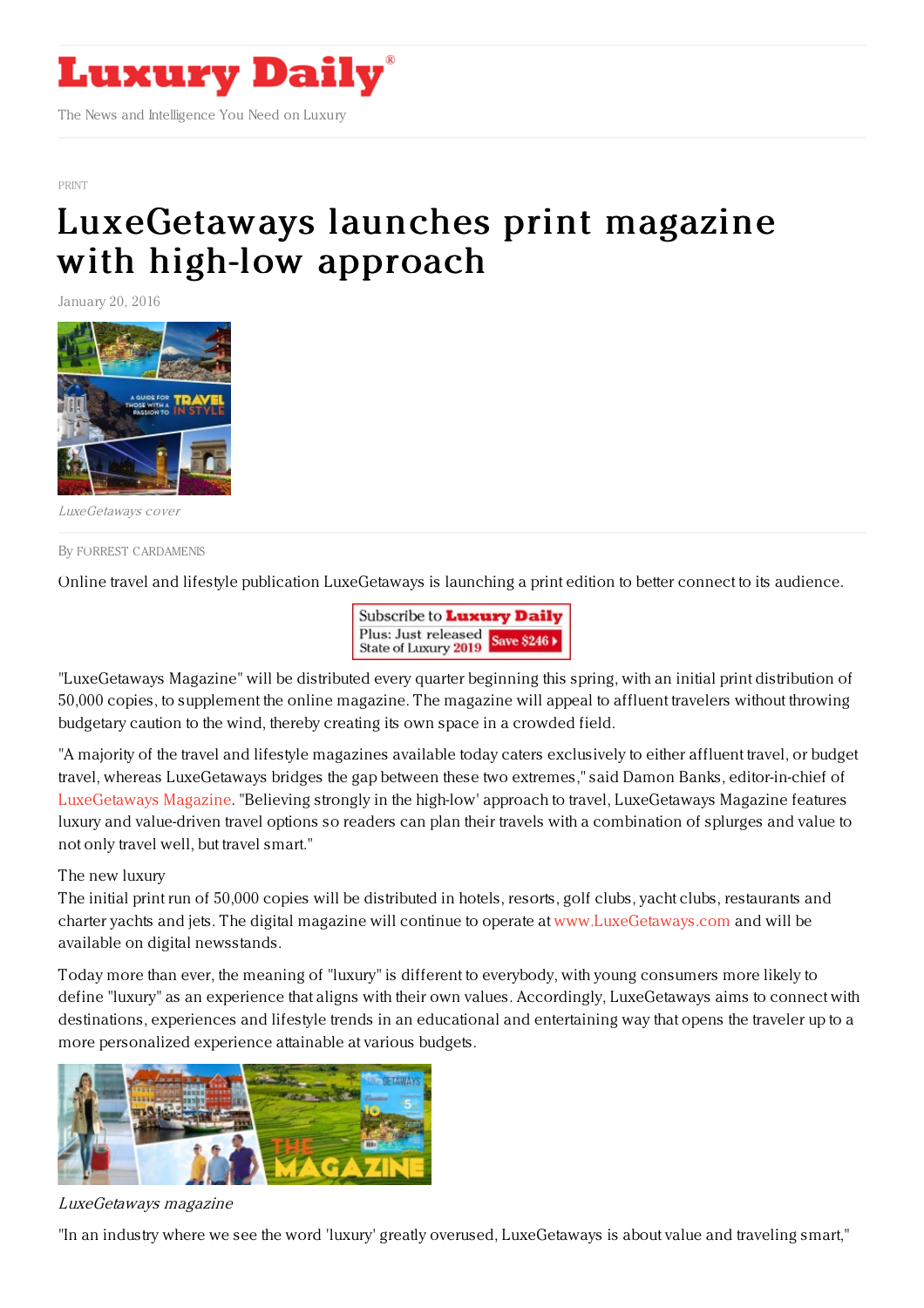Mr. Banks said. "At the end of the day, we want to have both the affluent readers and travel-savvy readers who are saving for that ultimate getaway to be inspired by each issue; and regardless of the reader's budgets, discover international destinations and travel experiences that become their next must-do getaway."

Features will focus on the various trends in the travel industry and aim to expand the reader's boundaries of what can constitute travel. Travel features will discuss traveling solo, with a family or as a couple and include themed pieces on adventure, LGBT, spa & wellness and sports.

In addition, wine, spirits and cigars, travel gear and accessories and timepieces and electronics will be discussed as lifestyle trends in the first issues.

The aim feeds into the publication's "high-low" approach to travel, which will highlight both luxury travel options and those dictated by value, which may appeal to aspirational, younger and more budget-conscious readers. The valueconscious spin on luxury will help to separate LuxeGetaways from larger established travel publications such as Cond Nast Traveler and Travel + Leisure that focus more exclusively on high-end travel.



# LuxeGetaways Magazine

LuxeGetaways' history as a travel blog has given rise to loyal readers, many of whom will likely subscribe to the print magazine. However, in order to expand its audience, the publication is also offering discount subscriptions in March and courtesy copies through distribution partners and at travel shows and related events.

Travel is a top priority of consumers in all age groups, and luxury as a whole is taking a turn toward the experiential. As a result, demand for travel writing will likely continue to grow as well.

# Stay trendy

Travel and lifestyle trends are becoming tightly linked, and many hoteliers depend on being able to identify and address them.

For example, based on the findings of its Virtuoso Luxe Report, the high-end hospitality network has uncovered five travel trends for 2016.

In the last year, Virtuoso has added 95 new properties to its portfolio of more than 1,110 hotels in 100 countries. Demonstrating its understanding of the affluent traveler, 43 percent of properties have partnered exclusively with Virtuoso to better serve wealthy guests, thus giving the network a clear view of luxury travel trends (see [story](https://www.luxurydaily.com/virtuoso-curates-business-model-based-on-2016-travel-trends/)).

Although the media discourse is that print is a dying medium, there is plenty of reason to launch a print magazine today.